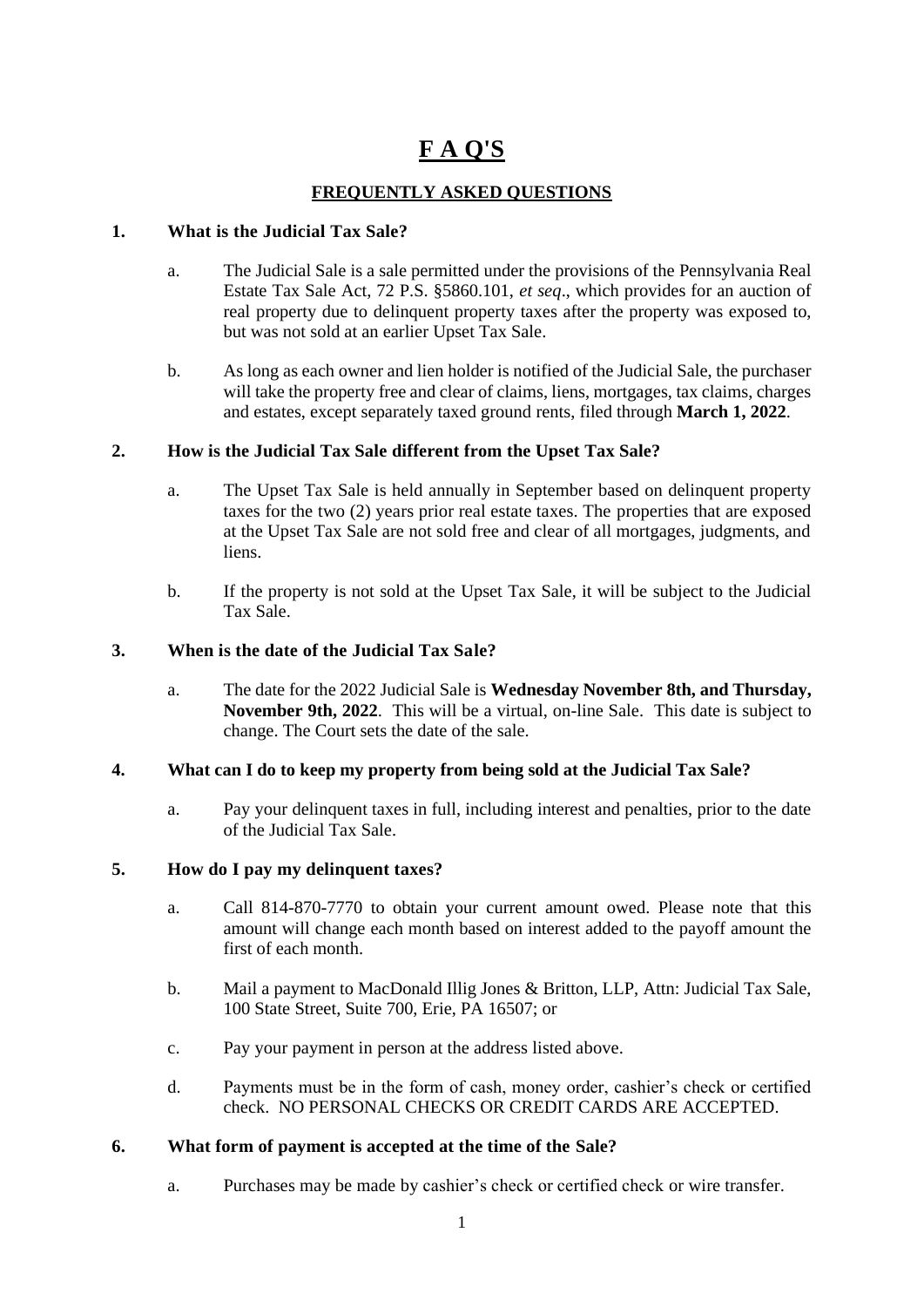## b. CASH and PERSONAL CHECKS ARE NOT ACCEPTED.

## **7. Who is eligible to bid at the Judicial Tax Sale?**

- a. An adult who is not delinquent in paying real estate taxes to any taxing district in Erie County and who has no outstanding municipal utility bills within any municipal jurisdiction in Erie County.
- b. The owner of a property subject to the Judicial Tax Sale has no right to purchase his or her own property at the Judicial Tax Sale. The owner's family members or other "straw" person is also not permitted to purchase the property, as an agent for the owner to circumvent this rule.
- c. The purchaser must have no legal relationship with the former owner, as a partner, shareholder, trustee, or any other related business association.
- d. The purchaser must be in good standing to act as a landlord in any municipality in the County of Erie. If the purchaser is a landlord who had his/her landlord license revoked, they are prohibited from bidding at the Judicial Sale.
- e. All prospective purchasers will be required to sign an Affidavit of Bidder. The Affidavit of Bidder form is available at our website, <https://www.macdonaldillig.com/>judicial-tax-sale, or at MacDonald, Illig, Jones & Britton LLP, 100 State Street, Suite 700, Erie, Pennsylvania 16507.

\***\*\*There will be no pre-registration fee to register to bid at MacDonald Illig for the 2022 judicial sale, PRIOR to October 1st, 2022. \*\*\*There will be a \$20.00 registration fee for those registering with MacDonald Illig (either in person or on-line) Starting October 3rd, 2022 until the statutory cut-off date of, Wednesday October 26th, 2022. Those wishing to register may do so at MacDonald Illig, Jones & Britton LLP, 100 State Street, Suite 700, Erie, Pennsylvania 16507, Monday-Friday, 8:30 a.m. to 4:30 p.m. Registrants must complete an Affidavit of Bidder form and present a valid driver's license or other valid government issued photo identification at the time of registration. Out-of-town residents may pre-register by e-mailing to lwatson@mijb.com a fully-executed and notarized Affidavit of Bidder form, together with a clear, fully legible copy of the registrant's valid driver's license or other government issued valid photo identification. NO REGISTRATIONS WILL BE ACCEPTED (IN-PERSON OR ON LINE) AFTER CLOSE OF BUSINESS WEDNESDAY, OCTOBER 26th, 2022.**

- **8. Is the title to property sold at the Judicial Tax Sale guaranteed by the Erie County Tax Claim Bureau or by MacDonald Illig Jones & Britton, LLP?**
	- a. NO. All properties are sold "as is" with no warranty or guaranties of any kind, including warranty of title.
	- b. It is strongly urged that prospective purchasers make their own physical inspection of the property.
	- c. It is strongly urged that prospective purchasers have an independent title examination completed.
	- d. Every effort has been made to ensure the sale proceedings are free from error. Nevertheless, the properties are sold without a guarantee or warranty of title,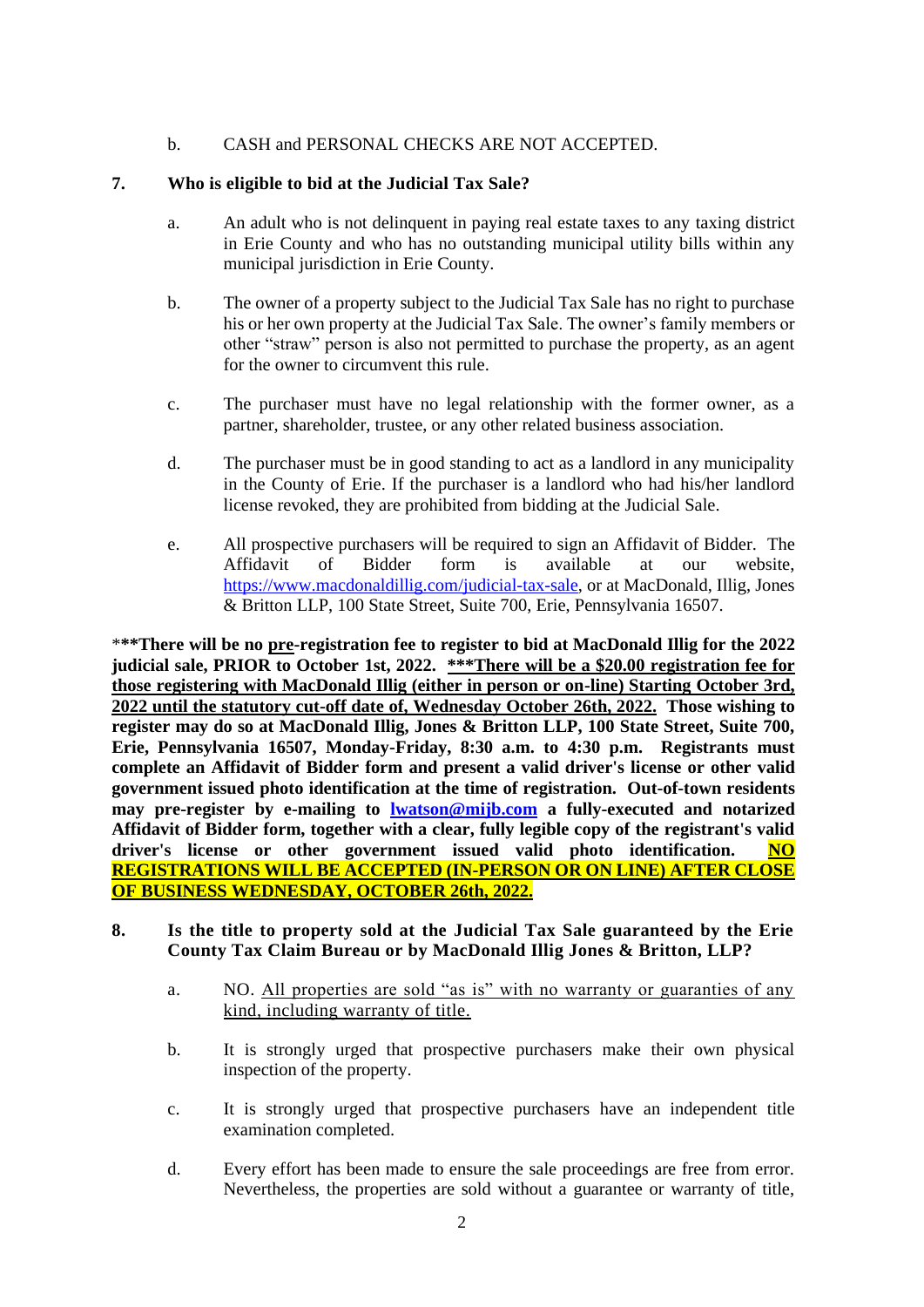either as to structures or lack of structures, or as to title to the land (i.e. liens, judgments, encumbrances) and any other matter.

#### **9. What is the minimum bid amount?**

a. All properties exposed to the Judicial Sale shall be sold to the highest bidder, subject only to a minimum bid of \$750.00 for mobile homes, without land, and a minimum bid of \$1,000.00 for all other properties. *However, properties located in Millcreek Township may be subject to a higher minimum bid, which will be established prior to the time of the sale.*

#### **10. How much will I be required to pay at the time of the sale?**

- a. All sales under \$5,000. must be paid in full (including transfer taxes, filing fees, etc.) on the day after the sale (**Thursday, November 10th, 2022**). Failure to do so will result in the property being sold to the next highest bidder or re-auctioned during any re-bid event sale, and may result in a prohibition of bidding on any other properties in the sale as well as pursuit of the winning bidder for damages resulting from the winning bidder's failure to make the required payment.
- b. The total amount due will include the bid price, auction fee of 5% and the day of sale costs (which include the transfer taxes and deed recording fee).
- c. For purchases over \$5,000, the purchaser must pay at least \$5,000 or twenty-five (25%) percent of the bid price on the day after the sale, whichever is greater. The balance must be paid within five (5) days. Balance is payable to MacDonald Illig Jones and Britton, LLP, located at 100 Sate Street, Suite 700, Erie, PA 16507 in the form of money order, certified check, cashier's check, or wire transfer. Buyer is responsible to pay the bid price and all recording and administrative fees within 5 days of the Auction. by November 14, 2022.
- d. A deed recording fee of approximately \$86.00 and \$2.00 for Realty Transfer Tax Statement of Value filing fee will automatically be added to each purchase of real property. (This amount is on the published list of properties under "Day of Sale Costs".) A mobile home purchased without land is considered "personalty" and does not require preparation of a deed. A Bill of Sale will be issued for mobile homes purchased without land. A City of Erie Administrative fee of \$100 will be added to all properties located in the City of Erie.
- e. A real estate transfer tax equal to 2% of the **computed value** of the property will **automatically be added to each purchase of real property,** and must be paid on the day after the sale.
	- (i) The computed value is the **assessed value** of the parcel **multiplied by the common level factor of approx. 1.23 (2022 factor).** The transfer tax is NOT based on the bid price. However, if the bid price is more than the assessed value, then the bid price will be used as the value of the property for transfer tax purposes.
	- (ii) mobile homes, purchased without land, are not subject to the real estate transfer tax.
	- (iii) \*The transfer tax is 2.5% in the Borough of Edinboro.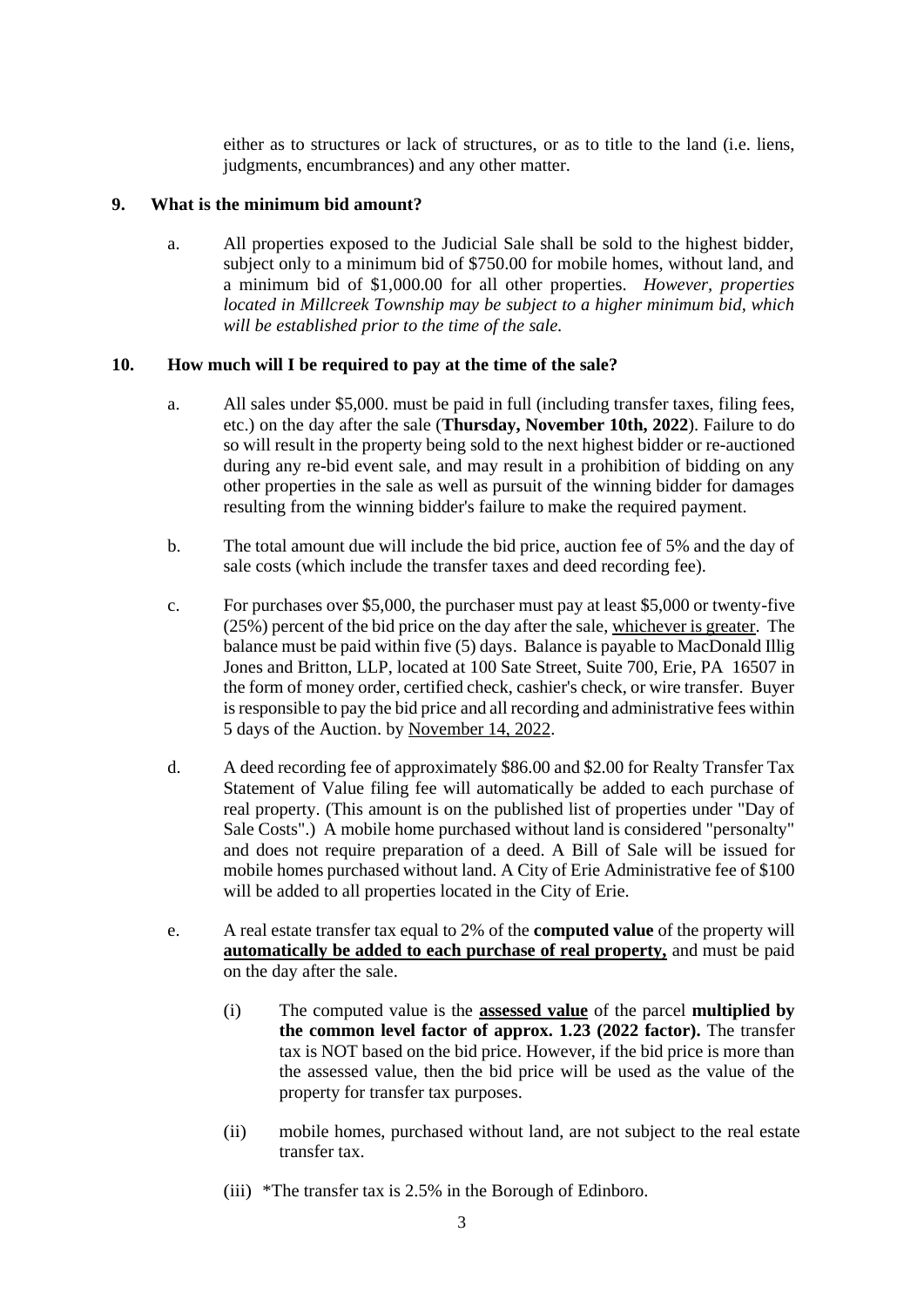- f. Failure to make any required payments will result in the property being sold to the next highest bidder or re-auctioned at the current or the next judicial sale.
- g. All payments are non-refundable and incomplete payments will be retained as liquidated damages.

#### **11. If I purchase a property at the sale, will I be responsible for other real estate taxes and municipal charges?**

a. Yes. The successful purchaser is responsible for payment of all 2023 real estate taxes and municipal charges. These taxes may already have been billed and new tax bills may not be issued to the new owner/purchaser. Purchasers are urged to contact the local tax collector where the property is located to determine the current tax and make payment arrangements after receiving a deed for the property.

#### **12. If I purchase a property at the sale, when will I receive the deed?**

- a. It is anticipated that the purchaser will be issued a quit claim deed within approximately three (3) months - or 90-days from the date of the sale.
- b. Until such time as the purchaser receives the quit claim deed, the purchaser has only an equitable ownership interest in the property.

#### **13. If I purchase a property at the Judicial Tax Sale, who is responsible for eviction/ejectment of the occupants?**

a. Until such time as the successful bidder receives the quit claim deed, the successful bidder has only Equitable Ownership. If the property is occupied, it is the winning bidder's responsibility to follow all laws and rules governing the removal of occupants. If needed, MacDonald, Illig, Jones & Britton LLP will supply a letter confirming the winning bidder's equitable ownership in a given property.

#### **14. Can MacDonald Illig Jones & Britton, LLP give legal advice regarding the Judicial Tax Sale?**

- a. No. MacDonald Illig Jones & Britton, LLP does not give legal advice to prospective purchasers or to taxpayers with respect to the Judicial Tax Sale process. Rather, MacDonald Illig Jones & Britton, LLP is acting as counsel for the Erie County Tax Claim Bureau. All interested persons with legal questions should consult their own attorney.
- b. If you need an attorney, please contact the Lawyer Referral & Information Service of the Erie County Bar Association at (814) 459-4411.

#1743060